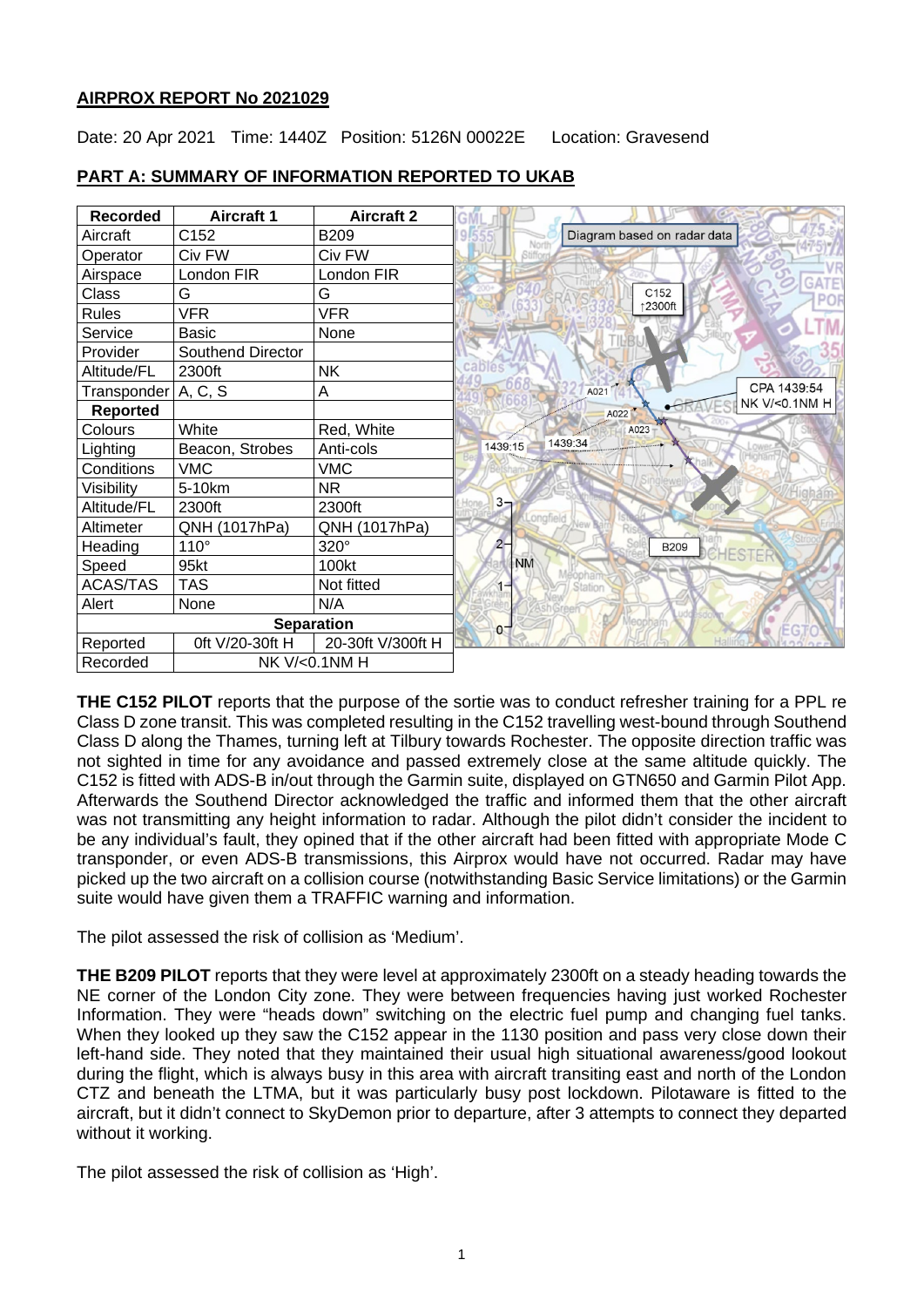**THE SOUTHEND CONTROLLER** reports that the C152 was receiving a Basic Service when the pilot reported getting close to another aircraft, reported as a Bolkow Monsun. On hearing the call, the controller checked the radar display and saw another aircraft in the area which was not displaying Mode C. No Traffic Information had been passed.

#### **Factual Background**

The weather at Southend was recorded as follows:

METAR EGMC 201420Z 09008KT 9999 FEW020 13/07 Q1017=

#### **Analysis and Investigation**

#### **Southend Investigation**

A timeline filtered for details relevant to the Airprox is as follows:

At 1419:27 the C152 pilot first called Southend RAD and requested a zone transit. They were issued with a squawk and provided with a Basic Service at 3000ft.

At 1421:51 the C152 was asked to orbit outside CAS at 3000ft and then transferred to the DIR frequency.

At 1423:03 the pilot called DIR and was given clearance to cross via Sheerness to Tilbury at 2400ft, the readback of the clearance was correct and the controller reiterated that the pilot should advise if they were unable to comply with VFR. Pilot 2, possibly the instructor, requested that they maintain 3000ft until at Sheerness and then descend along the Thames to Tilbury to 2300ft, remaining outside the LTMA. This was approved by the DIR. The DIR was also sequencing 3 other aircraft inbound to Southend and continued to issue instructions to them. The C152 entered CAS at 1425, the DIR did not change the type of service but at that time issued a closing heading to an aircraft on vectors for the ILS, followed by missed approach instructions to another aircraft. At 1427 the B209 first appeared on the Southend radar 25NM south of Southend, squawking 7000 with no height information. From 1428 to 1434 the controller continued to issue vectors to the inbound aircraft and co-ordinate with other controllers. At 1436 one of the pilots on frequency requested a descent due to sea mist, which was approved.

At 1436:38 the C152 left CAS indicating 2200ft, and was given a Basic Service, the B209 was 5NM south of their position, Figure 1. At this time the controller called the TWR controller with coordination for inbound traffic.



Figure 1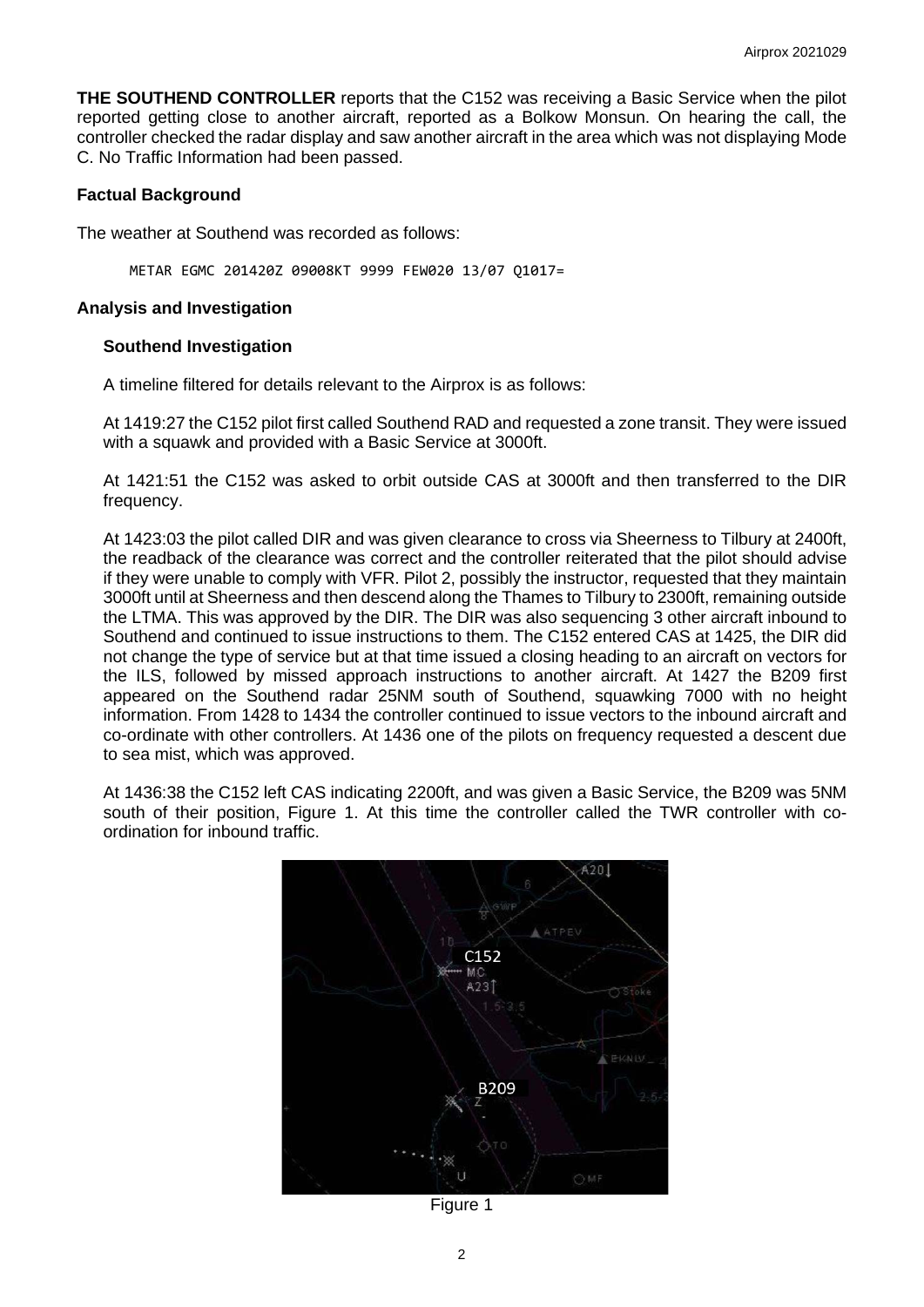At 1439:45 the C152 turned at Tilbury onto a southeast heading, indicating 2300ft. The B209 was 0.5NM away, still with no height information, Figure 2.



Figure 2

At 1439:58 the contacts merged, Figure 3. Another pilot called on the frequency, which was acknowledged by the DIR and at 1440:10 the C152 pilot reported the Airprox "*And [C/S] we've just had a near miss with a north- bound head to head please, we're at two thousand three hundred feet travelling in the opposite direction probably about twenty foot away.*" This was acknowledged by the controller. At 1440.30 the C152 pilot continued: "*Err I'm not sure if he's squawking anything but I think it's a Monsun, orange colour*." The DIR replied "*Roger, he's showing no height information*."



Figure 3

Upon leaving CAS, the C152 pilot had accepted a Basic Service. The pilot, operating in Class G airspace, was therefore responsible for their own look-out and safety. Controllers are under no obligation to pass Traffic Information to pilots operating under a Basic Service in Class G, but are urged to where an obvious risk of collision exists. However, on this occasion this did not happen. In de-brief the DIR OJTI stated that they were SRATCO compliant and fully rested. They stated that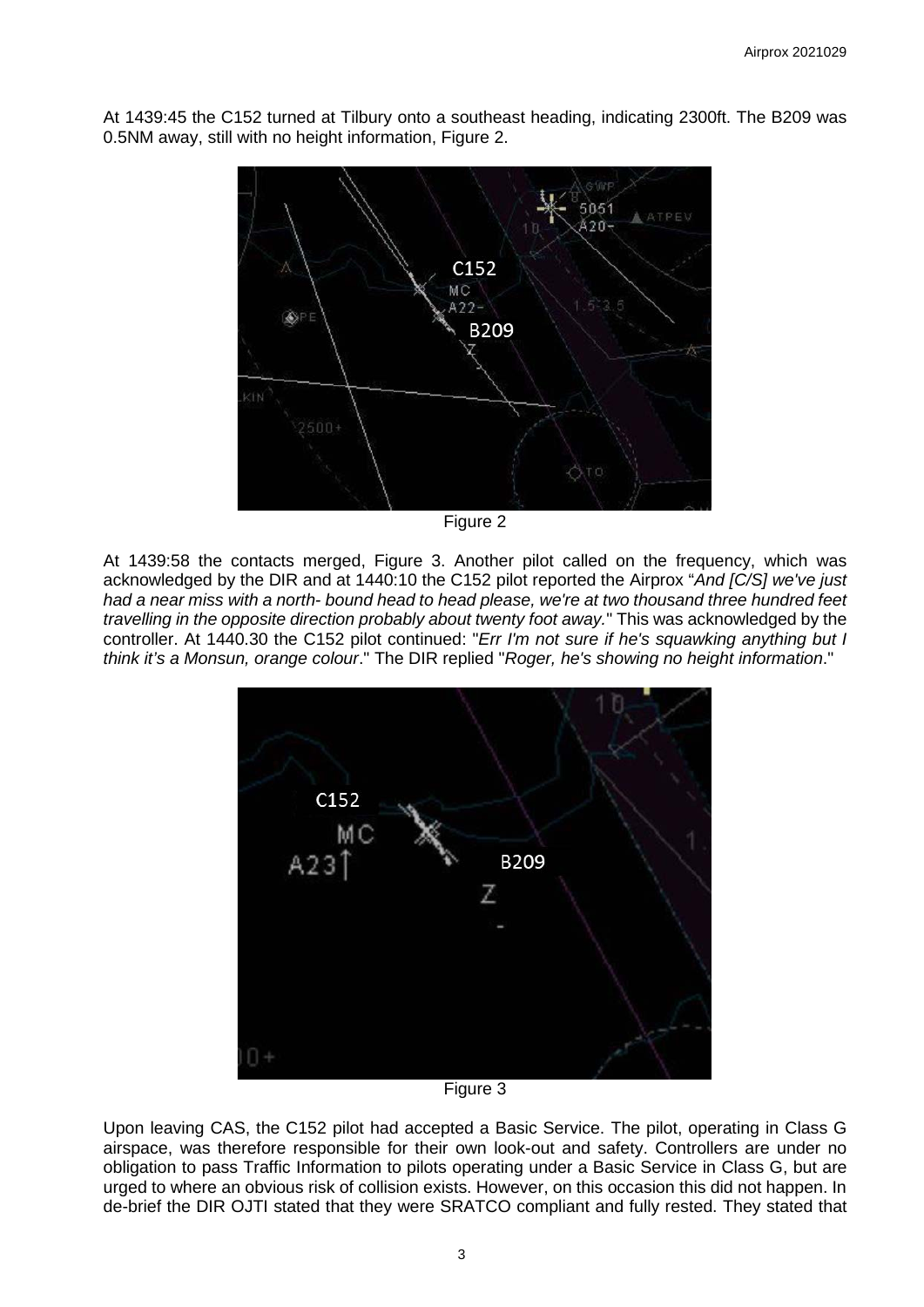at no point did they observe the conflicting traffic. It is possible that without Mode C information, the potential for a confliction was subconsciously filtered out. Additionally, the OJTI was discussing various other points with the student, mostly regarding the instrument traffic which was a priority. They stated that had they seen the opposite direction traffic, they would have passed Traffic Information with no height information. They also discussed the fact that they had retained the aircraft rather than transferring back to RAD. It is common practice at Southend for DIR to retain aircraft operating locally under a Basic Service. In this case, the aircraft only had a short distance left to fly back to its destination. It was therefore not unreasonable for DIR to retain control.

Although the Southend METAR indicated good weather, there was evidence from another pilot that some mist was forming over the Thames estuary, which was affecting their ability to maintain ground contact. It is not known how/whether this could have impacted in-flight visibility at the point the two aircraft reportedly came within 20ft of each other.

In conclusion, an Airprox was reported by pilot flying under a Basic Service from Southend DIR, operating in Class G. The conflicting aircraft was unknown and not transponding Mode C. Evidence from the reporting pilot and recordings indicate opposing traffic was at the same level. It is not known whether either pilot took avoiding action, and to what extent it was effective in improving any lateral distance. It is not known whether the pilot of the unknown aircraft observed [the C152]. Information from another aircraft suggested that in-flight visibility may have been reduced due to mist over the estuary. The potential confliction went un-noticed by Southend DIR - no Traffic Information was passed as the OJTIs attention was elsewhere. With no height displayed, the potential risk of confliction would not have been immediately apparent to controller, even if they had spotted the traffic.

# **UKAB Secretariat**

CAP 493 Section 1, Chapter 1, Paragraph 3.2 requires that where air traffic service units provide both flight information service and air traffic control service, the provision of air traffic control service shall have precedence over the provision of flight information service, whenever the provision of air traffic control service so requires (SERA.9001 (c)).

CAP 774 states the following:

Given that the provider of a Basic Service is not required to monitor the flight, pilots should not expect any form of traffic information from a controller/FISO. A pilot who considers that he requires a regular flow of specific traffic information shall request a Traffic Service.

The C152 and B209 pilots shared an equal responsibility for collision avoidance and not to operate in such proximity to other aircraft as to create a collision hazard. [1](#page-3-0) If the incident geometry is considered as head-on or nearly so then both pilots were required to turn to the right.<sup>[2](#page-3-1)</sup>

## **Summary**

An Airprox was reported when a C152 and a B209 flew into proximity in the vicinity of Gravesend at 1440Z on Tuesday 20<sup>th</sup> April 2021. Both pilots were operating under VFR in VMC, the C152 pilot was in receipt of a Basic Service from Southend DIR and the B209 pilot was not receipt of an ATS.

## **PART B: SUMMARY OF THE BOARD'S DISCUSSIONS**

Information available consisted of reports from both pilots, radar photographs/video recordings and reports from the air traffic controllers involved. Relevant contributory factors mentioned during the Board's discussions are highlighted within the text in bold, with the numbers referring to the Contributory Factors table displayed in Part C.

<span id="page-3-1"></span><span id="page-3-0"></span>

<sup>&</sup>lt;sup>1</sup> (UK) SERA.3205 Proximity.<br><sup>2</sup> (UK) SERA.3210 Right-of-way (c)(1) Approaching head-on.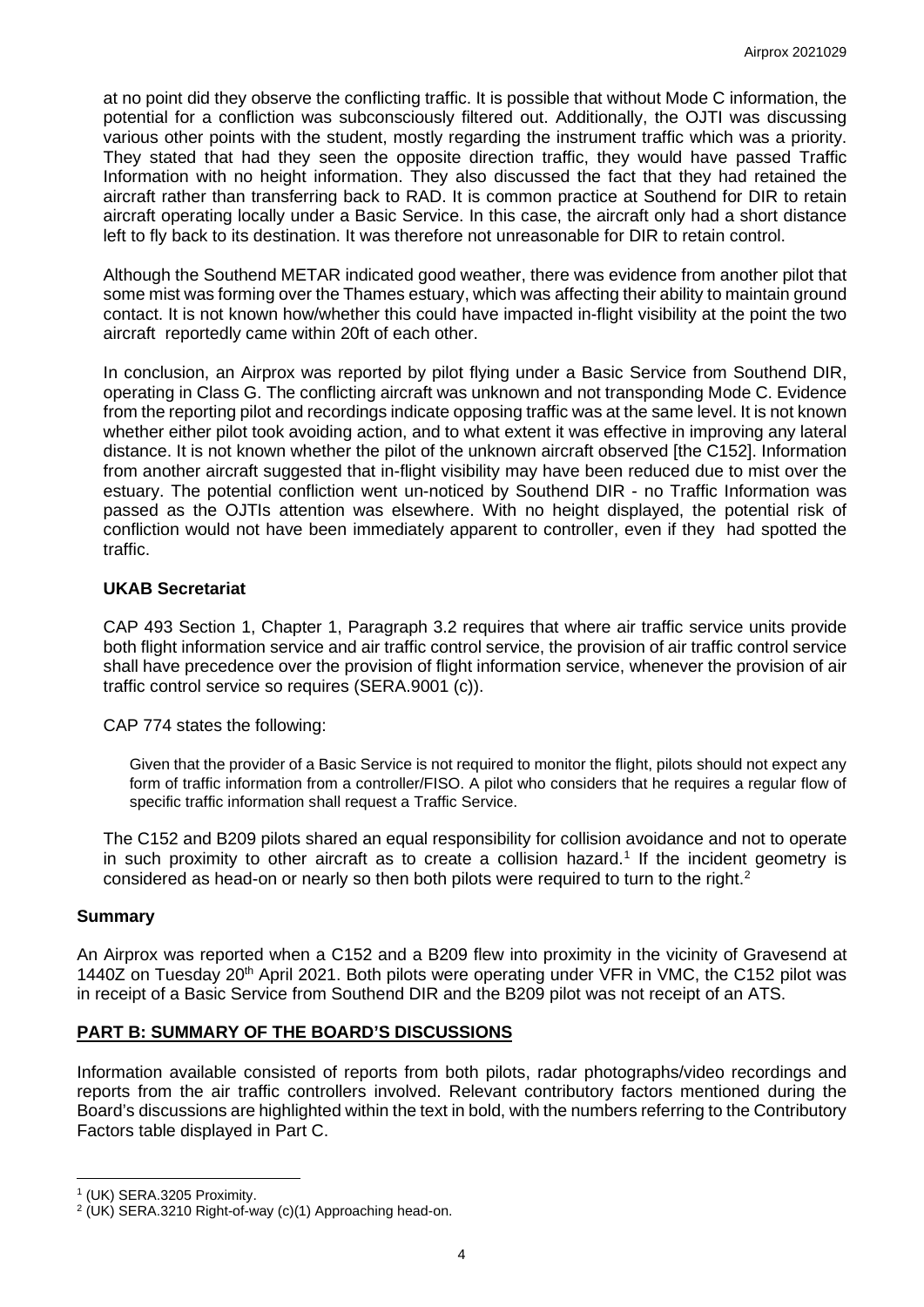Due to the exceptional circumstances presented by the coronavirus pandemic, this incident was assessed as part of a 'virtual' UK Airprox Board meeting where members provided a combination of written contributions and dial-in/VTC comments.

The Board first looked at the actions of the C152 pilot. They had crossed through Southend's CTA and had been given a Basic Service on leaving CAS. Members pointed out that it was a busy piece of airspace and wondered whether the pilot could have asked the controller to upgrade the service to a Traffic Service in order to receive Traffic Information on any traffic to affect. Controlling members noted that the controller would have put the pilot back under the same type of service that they were receiving prior to entering CAS, so the onus would have been on the pilot to change the type of service if required. Members noted that the pilot did not receive any Traffic Information from ATC, or from their Garmin so they did not have any situational awareness on the B209 prior to becoming visual with it (**CF2**). They couldn't say why the Garmin had not given any information on the Mode A on the B209 and some wondered whether it was to do with the age of the transponder on the B209, but acknowledged that it could also been due to aerial blanking (**CF3**). The C152 pilot turned overhead Tilbury and at the start of the turn the B209 was in the region of 2.5NM away, but by the time the turn was complete there was only 1NM separation and members highlighted the need to conduct a thorough lookout prior to turning. In the end the pilot saw the B209 very late; too late to take any avoiding action to materially change the separation (**CF5**).

Turning to the B209 pilot, they reported being preoccupied by looking into the cockpit to change fuel tanks (**CF4**). Members commented that pilots should break up tasks requiring time looking into the cockpit by punctuating them with look-out in between individual actions, in order to spend as little time as possible looking inside the cockpit. The B209 pilot was not receiving an ATS at the time of the Airprox, and although members agreed with the need to call Rochester as they transited overhead, they thought that once clear, a call to Southend ATC may have meant that they received Traffic Information on the C152 or at the very least provided other pilots in the area with generic information from any calls on the RT. Without an ATS or any EWS the pilot did not have any situational awareness on the C152 (**CF2**) and saw the other aircraft too late to take any action (**CF5**).

The Board then turned to the actions of the Southend controller, they were providing a Basic Service to the C152 as well as vectoring aircraft inbound and so members thought it was understandable that they had focused their attention elsewhere. Nevertheless, the B209 was displayed on the radar albeit without Mode C, and the conflict was not detected (**CF1**) and although Traffic Information was not generally a part of the Basic Service, had the controller detected a definite risk of collision the unit noted that they would have been expected to provide Traffic Information. Although members understood that by keeping the C152 on the DIR frequency the pilot was saved a frequency change, by doing so they denied them any situational awareness of other traffic in the area that may have called on the RAD frequency, that said, in this particular case given that the B209 pilot had not called Southend, it would not have made any difference.

Finally, when assessing the risk of collision, the Board discussed that neither pilot had prior situational awareness about the other, and neither had seen the other in time to take any avoiding action. Although the vertical separation was not available from the radar, both pilots reported a similar amount of vertical separation and both described a close encounter. Therefore, the Board concluded that the separation had been reduced to the bare minimum and there had been a serious risk of collision. Risk Category A (**CF6**).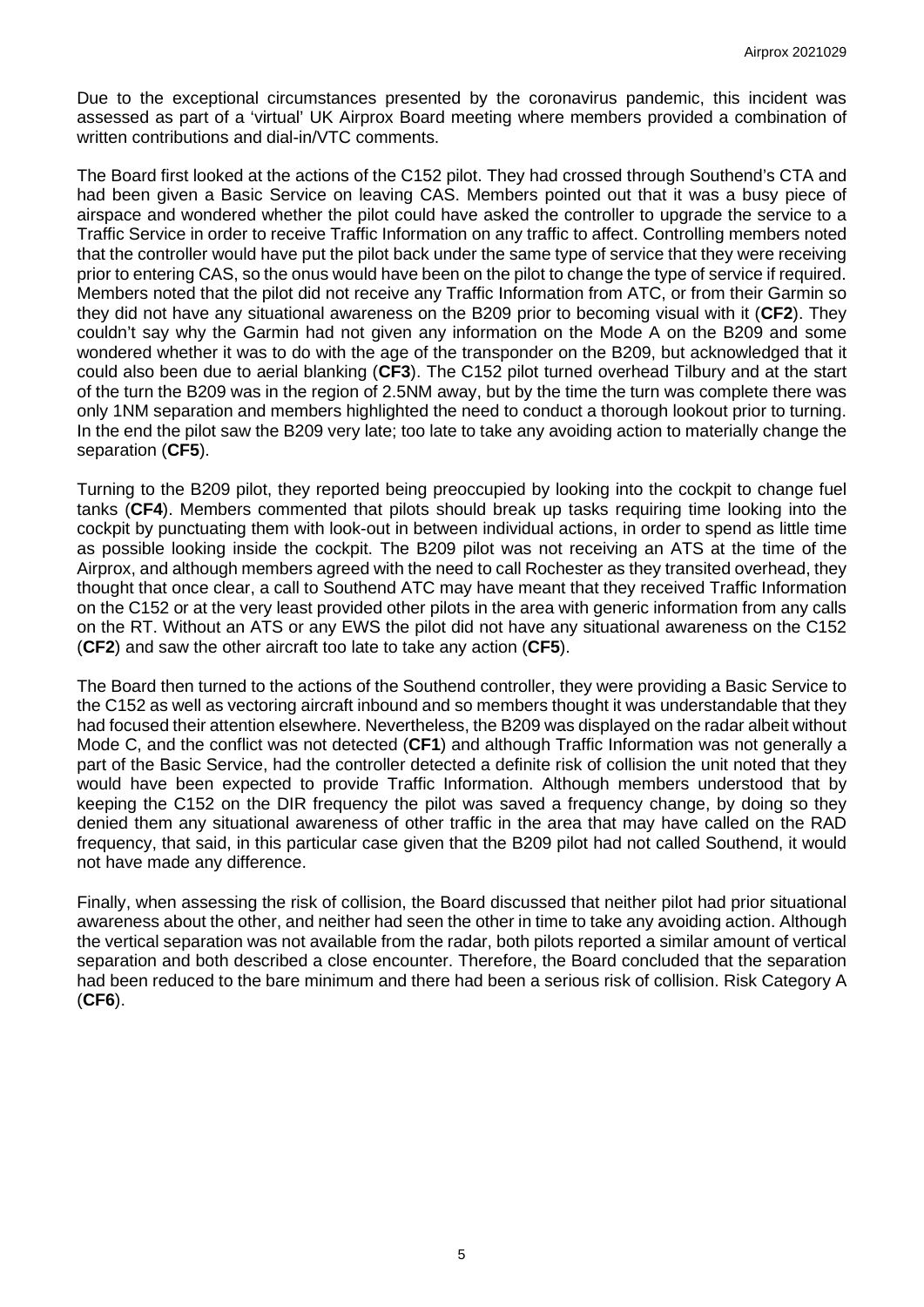# **PART C: ASSESSMENT OF CONTRIBUTORY FACTORS AND RISK**

#### Contributory Factors:

|                | 2021029                                                  |                                                                |                                                                                                                                |                                                                                          |  |  |  |  |  |  |  |
|----------------|----------------------------------------------------------|----------------------------------------------------------------|--------------------------------------------------------------------------------------------------------------------------------|------------------------------------------------------------------------------------------|--|--|--|--|--|--|--|
| <b>CF</b>      | <b>Factor</b>                                            | <b>Description</b>                                             | <b>ECCAIRS Amplification</b>                                                                                                   | <b>UKAB Amplification</b>                                                                |  |  |  |  |  |  |  |
|                | <b>Ground Elements</b>                                   |                                                                |                                                                                                                                |                                                                                          |  |  |  |  |  |  |  |
|                |                                                          | • Situational Awareness and Action                             |                                                                                                                                |                                                                                          |  |  |  |  |  |  |  |
| 1              | Human<br>Factors                                         | • Conflict Detection - Not<br>Detected                         | An event involving Air Navigation<br>Services conflict not being detected.                                                     |                                                                                          |  |  |  |  |  |  |  |
|                | <b>Flight Elements</b>                                   |                                                                |                                                                                                                                |                                                                                          |  |  |  |  |  |  |  |
|                |                                                          | • Situational Awareness of the Conflicting Aircraft and Action |                                                                                                                                |                                                                                          |  |  |  |  |  |  |  |
| $\overline{2}$ | Contextual                                               | • Situational Awareness and<br><b>Sensory Events</b>           | Events involving a flight crew's<br>awareness and perception of<br>situations                                                  | Pilot had no, late or only generic,<br><b>Situational Awareness</b>                      |  |  |  |  |  |  |  |
|                |                                                          | <b>• Electronic Warning System Operation and Compliance</b>    |                                                                                                                                |                                                                                          |  |  |  |  |  |  |  |
| 3              | Human<br>Factors                                         | • Response to Warning System                                   | An event involving the incorrect<br>response of flight crew following<br>the operation of an aircraft warning<br>system        | CWS misinterpreted, not optimally<br>actioned or CWS alert expected but<br>none reported |  |  |  |  |  |  |  |
|                |                                                          | • See and Avoid                                                |                                                                                                                                |                                                                                          |  |  |  |  |  |  |  |
| 4              | Human<br>Factors                                         | • Distraction - Job Related                                    | Events where flight crew are<br>distracted for job related reasons                                                             |                                                                                          |  |  |  |  |  |  |  |
| 5              | Human<br>Factors                                         | • Monitoring of Other Aircraft                                 | Events involving flight crew not fully<br>monitoring another aircraft                                                          | Non-sighting or effectively a non-<br>sighting by one or both pilots                     |  |  |  |  |  |  |  |
|                | • Outcome Events                                         |                                                                |                                                                                                                                |                                                                                          |  |  |  |  |  |  |  |
| 6              | • Near Airborne Collision with<br>Contextual<br>Aircraft |                                                                | An event involving a near collision<br>by an aircraft with an aircraft,<br>balloon, dirigible or other piloted<br>air vehicles |                                                                                          |  |  |  |  |  |  |  |

Degree of Risk: A.

#### Safety Barrier Assessment<sup>[3](#page-5-0)</sup>

In assessing the effectiveness of the safety barriers associated with this incident, the Board concluded that the key factors had been that:

#### **Ground Elements:**

**Situational Awareness of the Confliction and Action** were assessed as **ineffective** because the controller was busy with inbound traffic and did not see the conflict occur.

## **Flight Elements:**

<span id="page-5-0"></span><sup>&</sup>lt;sup>3</sup> The UK Airprox Board scheme for assessing the Availability, Functionality and Effectiveness of safety barriers can be found on the **UKAB Website**.